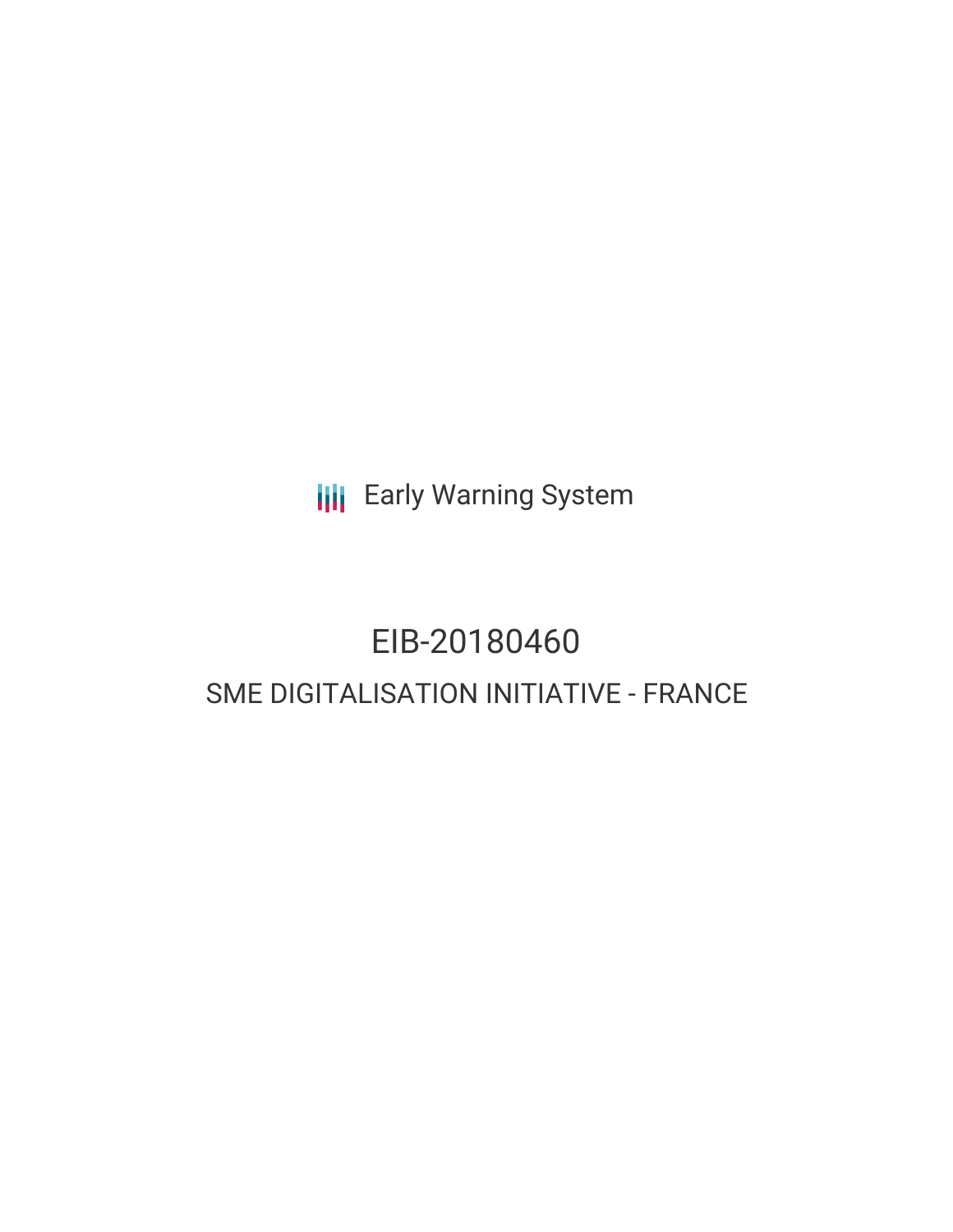

#### **Quick Facts**

| <b>Countries</b>               | France                         |
|--------------------------------|--------------------------------|
| <b>Financial Institutions</b>  | European Investment Bank (EIB) |
| <b>Status</b>                  | Approved                       |
| <b>Bank Risk Rating</b>        | U                              |
| <b>Voting Date</b>             | 2019-12-12                     |
| <b>Borrower</b>                | ACCEPTABLE CORPORATE(S)        |
| <b>Sectors</b>                 | Communications, Finance        |
| <b>Investment Type(s)</b>      | Loan                           |
| <b>Investment Amount (USD)</b> | \$27.96 million                |
| <b>Loan Amount (USD)</b>       | $$27.96$ million               |
| <b>Project Cost (USD)</b>      | \$419.38 million               |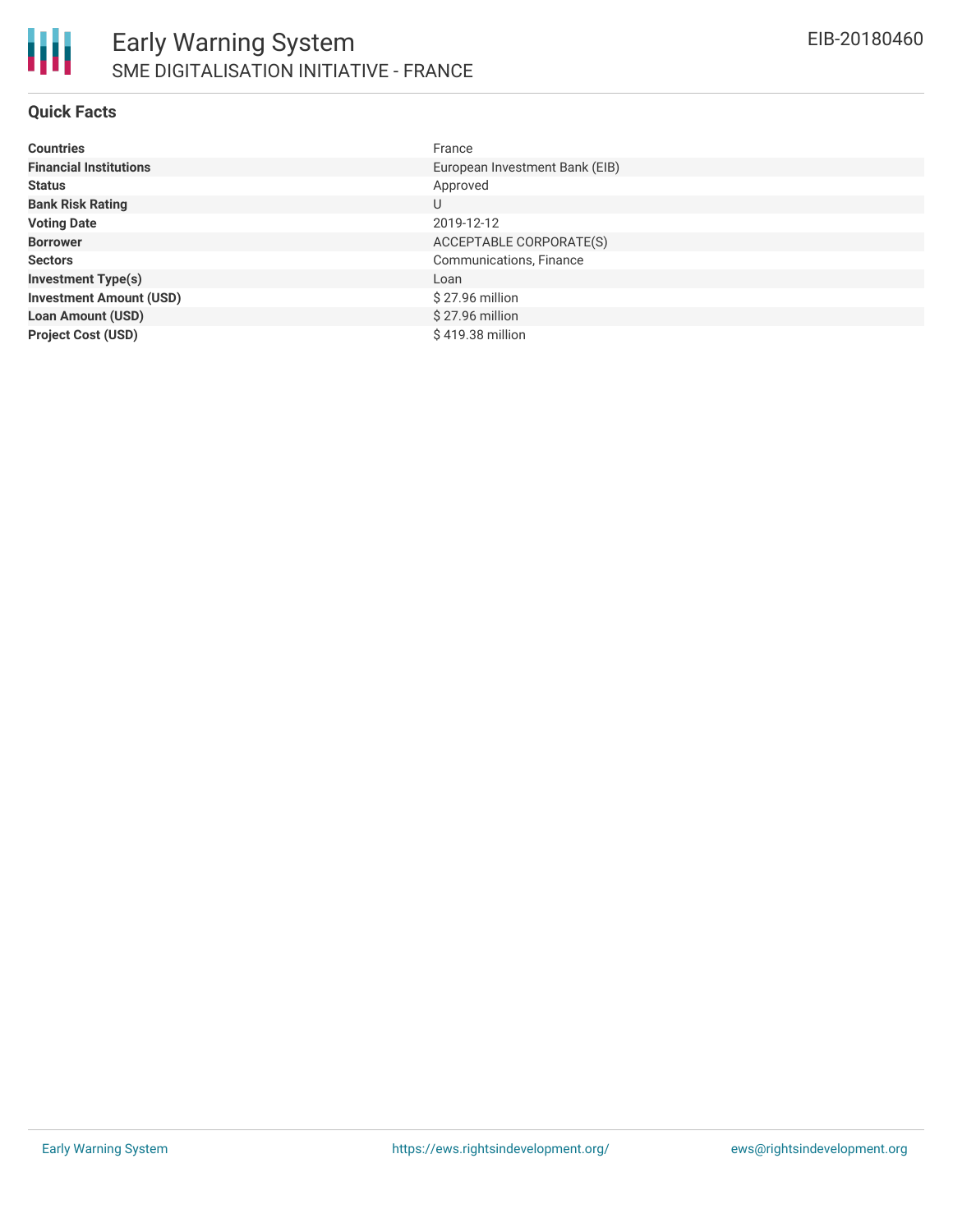

## **Project Description**

According to EIB website, the operation consists in a layered guarantee scheme aimed at enhancing the financing available for new digitalisation investments carried out by small and micro and medium sized enterprises (SMEs) in France. It aims to support the digital transformation of the target beneficiaries by improving their ability to access financing through a layered guarantee scheme.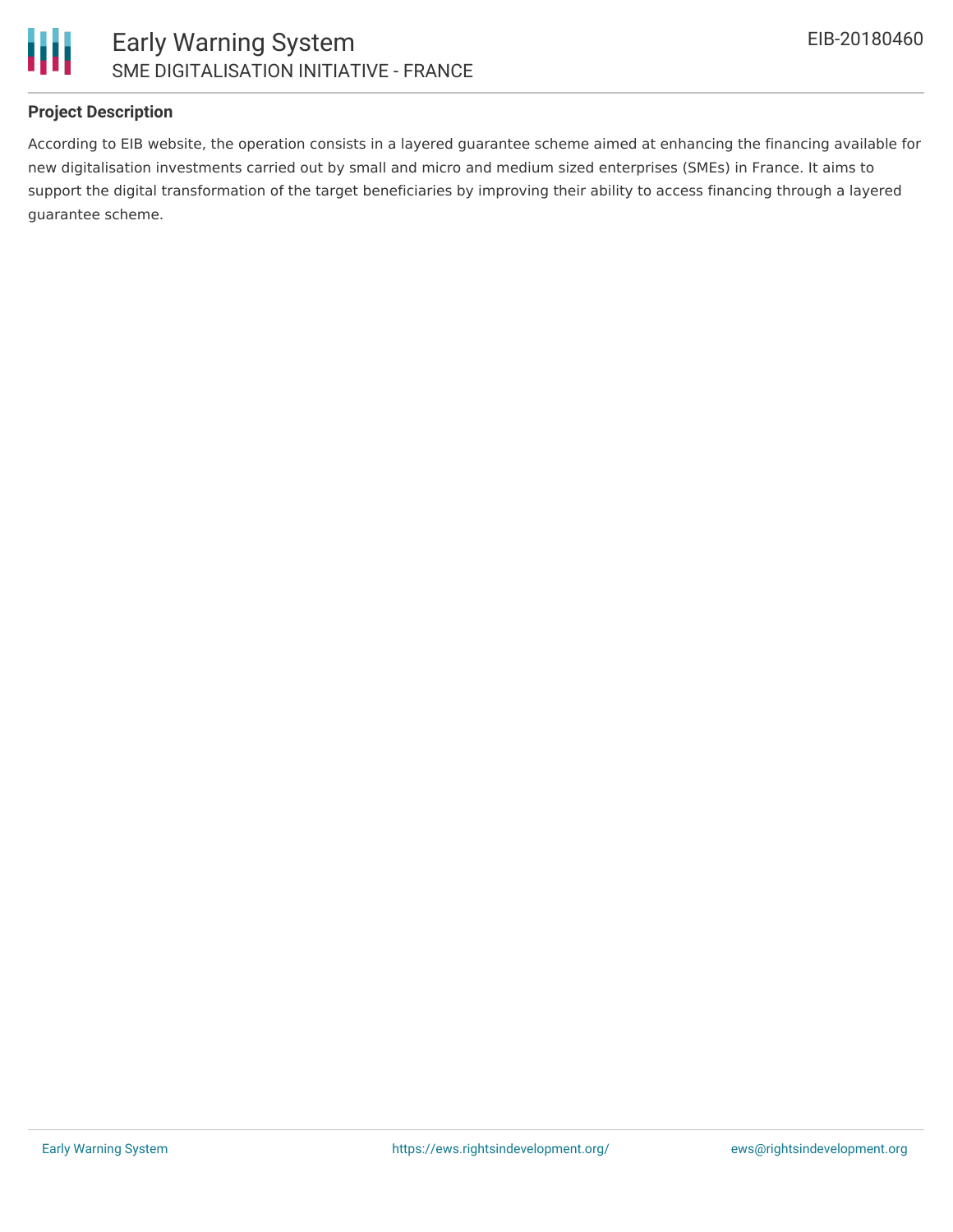# 朋 Early Warning System SME DIGITALISATION INITIATIVE - FRANCE

#### **Investment Description**

European Investment Bank (EIB)